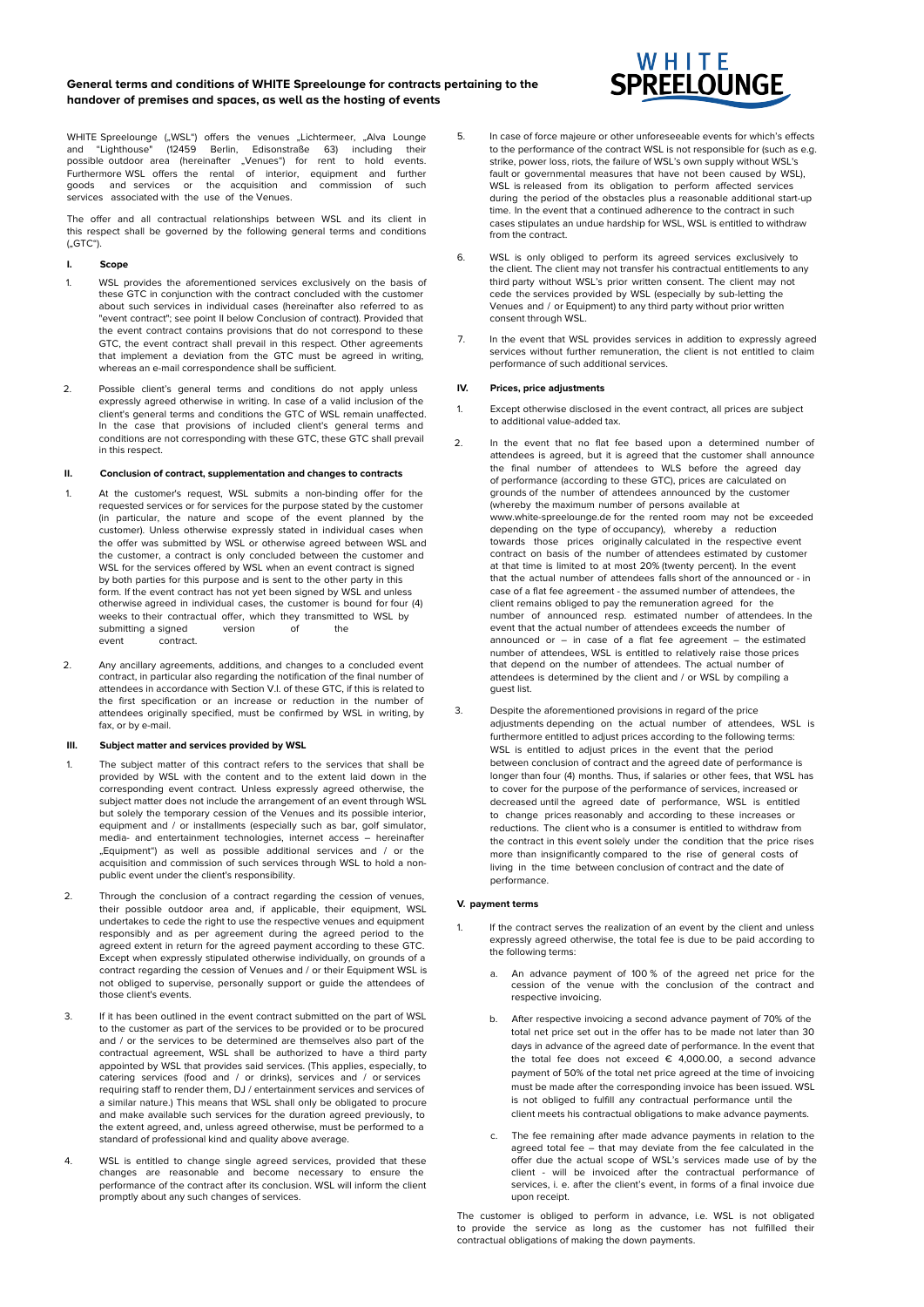2. Unless otherwise agreed or, in the absence of such an agreement, not otherwise communicated with the invoice, the client is in default of payment once an owed and invoiced fee is not credited to the account communicated by WSL within two (2) weeks after proper issuance of the invoice. This applies to customers who conclude a contract as consumers only if the invoice expressly states this requirement. The statutory default provisions remain unaffected.

## **VI. Client's obligation to cooperate, responsibility and indemnity obligations of the client**

- 1. In the event that no flat amount of attendees is agreed, the client is obliged to inform WSL about the final number of attendees not later than ten (10) calendar days before the event, whereby the maximum number of persons available at www.white-spreelounge.de for the rented room may not be exceeded depending on the type of occupancy.
- 2. The client is the organizer of the event for which he wants to make use of the Venues and probable Equipment and further services of WSL. As such, he is responsible for the realization of the event and for its attendees, especially regarding safety and the compliance with statutory provisions. WSL delegates to the client any tasks and obligations arising from Sec. 38 Subs. 1–4 of the Regulations on Places of Public Assembly (§ 38 Abs. 1-4 VstättVO) with regards to the client's event.

The client especially has to consider and comply with the stipulations regarding noise levels at his event. The client informs WSL upon WSL's request about possible granted administrative exemptions necessary to host his event.

Notwithstanding WSL's warranty for contractual performance and a liability according to these GTC, the client indemnifies WSL against all third party claims that may arise from the breach of the organizer's obligations in connection with the client's event, especially claims from attendees, residents and authorities. This indemnity obligation also includes reasonable costs for legal proceedings and defense.

Upon WSL's request the client is obliged to prove the signing of a reasonable insurance policy to cover possible liability claims against the client in his function as organizer of the event.

- 3. The client and the attendees of his event are obliged to comply with the WSL house rules while using the Venues and Equipment. These rules are publicly displayed in the Venues. Upon request by the client WSL will also transmit the rules to him personally. The client is responsible for the compliance of the attendees of his event with the house rules. The client or a person entrusted by him with this function has to be available for WSL as a responsible contact person during the entire event. In case that the client entrusts a third person with this task, this person needs to be introduced to WSL before the event and WSL has to be provided with that person's full name and a mobile number that ensures the availability of the responsible contact person during the entire event.
- 4. As far as it is agreed that WSL procures or provides the client with technical or other Equipment from third parties for his event, the client is responsible to ensure that any contractual obligations arising from a respective contract with third parties will be fulfilled. This especially includes that the client duly takes care of the Equipment and its return. The client indemnifies WSL against all claims from any third party that may arise from leaving such equipment to the client.
- 5. The client is liable for any possible damages of WSL's Venues or Equipment that are caused during the client's events, especially those damages caused by attendees. This does not include habitual wear marks that are caused by intended use of the Venues or its Equipment. The client is also liable for any injuries caused by the attendees to personnel provided by WSL to ensure the performance of the contract.
- 6. If the client intends to install equipment in the Venues for his event, the installation, including its setup and removal, needs to be agreed and coordinated with WSL in advance. Any setup and removal works in the Venues, that are executed by the client or any third party that has been assigned by the client for this purpose have to comply with the provisions of public law, especially in regards of safety and neighbor rights.
- 7. If the client intends to publicly perform or reproduce music works, the client is obliged to obtain the necessary rights and licenses, especially to register the event with the collecting society GEMA and to directly pay the corresponding royalty fees. If the client plans to invite artists for live performances, he is obliged to take care of possible artists' social insurance (Künstlersozialkasse [KSK]) fees. Upon WSL's request, the client proves in advance of the event that

he obtained the rights and licenses and the payment of the fees, remuneration and charges that are necessary for his event. In the event that WSL is prompted by collecting societies (esp. GEMA) or other right holders or by social insurances (esp. KSK) to pay fees, remuneration or charges due to public performances or live concerts during the client's event, the client has to indemnify WSL against all such claims. This obligation to recoup WSL also includes reasonable costs for legal proceedings and defense.

8. WSL's warranty obligations according to these GTC with regard to contractual obligations and WSL's liability remain unaffected by the

aforementioned provisions, just as possible further claims by WSL against the client.

### **VII. Termination / Cancellation of contracts and single services, cancellation of events**

- 1. The contracts between the client and WSL which's subject matter are the temporary cession and / or use of the Venues, possibly including interior and Equipment as well as the utilization of additional corresponding services, are rental contracts and / or usage and service contracts, each contracted for a fixed period of time. These contracts are terminable solely for exceptional cause and with immediate effect. An exceptional cause is especially given in the following events
	- the client culpably provides WSL with false or misleading information or culpably does not fulfill his obligation to cooperate or the client expresses that he will not fulfill his obligations and / or will not take care of a probable course of his event and of the safety during his event, so that the trust and confidence that is necessary for the continuation of the contractual relationship, especially with regard to the client's reliability and honesty, is significantly shaken and therefore the adherence to the contract would be unreasonable for WSL, especially with regard to safety reasons and to the reputation of WSL and its Venues;
	- WSL becomes aware of facts that establish reasonable doubts regarding the client's economic capability, especially significant accounts receivable towards other companies, significant distraints of the client's financial or property assets, a client's petition to open bankruptcy proceedings, the opening of bankruptcy proceedings or the denial of such petition for lack of assets;
	- WSL becomes aware of facts that establish a justifiable reason to believe that the client's event that is subject matter of the contract with WSL could endanger the fluent business, the safety, the Venues, the Equipment and / or the reputation of WSL and its Venues significantly;

WSL's right to claim damages in cases where there is a reason for termination according to circumstances for which the customer is responsible, remains unaffected by the termination of the contract by WSL.

Reasons that stem from the customer's area of risk and prevent the customer from using the contractual premises and equipment and / or from using other agreed services from WSL (e.g. illness, discontinuation of the event, unsuitable weather conditions at open-air events, or the like), do generally not represent such an important reason that entitles the customer to terminate the contract without notice.

Statutory rights to cancel the contract for exceptional cause remain unaffected.

- 2. However, WSL grants the customer the right to withdraw from a contract or an agreement made about an individual, separable service at any time, without there being any reason for termination ("termination" of a contract or individual service), in accordance with the following stipulation: If the client cancels a contract or a single separable service, he is – as far as no differing amounts are agreed in individual cases – generally obliged to compensate WSL for their preparations, expenses and the reservation of the Venue by paying a lump sum in the following amount: If the client's cancellation is made
	- until 90 days before the agreed date of the contractual performance (i. e. the agreed day of the client's event): 100 % of the agreed net price for the cession of the Venue;
	- between 89 and 60 days before the agreed date of the contractual performance: 100 % of the agreed net price for the cession of the venue plus 20 % of the net order value valid at the time of termination;
	- between 59 and 30 days before the agreed date of the contractual performance: 100 % of the agreed net price for the cession of the venue plus 30 % of the net order value valid at the time of termination;
	- between 29 and 14 days before the agreed date of the contractual performance: 100 % of the agreed net price for the cession of the venue plus 40 % of the net order value valid at the time of termination;
	- between 13 and 3 days before the agreed date of the contractual performance: 100 % of the agreed net price for the cession of the Venue plus 75 % of the net order value valid at the time of termination;
	- less than 3 days before the agreed date of the contractual performance: 100 % of the agreed net price for the cession of the Venue plus 100 % of the net order value valid at the time of termination;

The "net order value" is defined as the price that is agreed for additional services beyond the cession of the Venue itself, especially for interior and